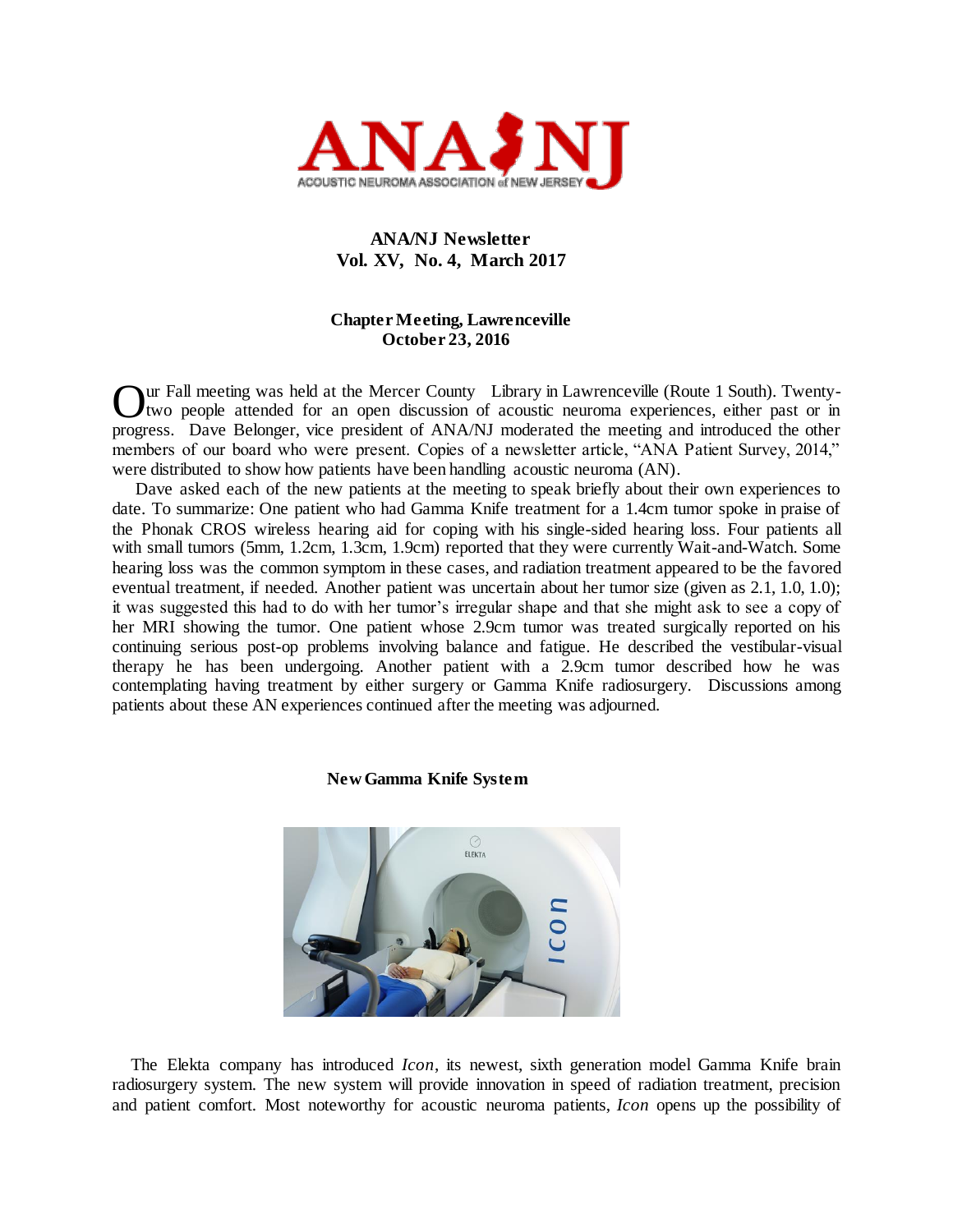treating tumors close to the cochlea or other critical brain regions with multiple sessions of radiation without use of the stereotactic frame. There is real-time motion management. The company states: "With Icon, a similar level of precision can be achieved with frameless immobilization as with the frame. The high definition motion management system monitors the patient in real time during treatment with 0.15mm accuracy, six times better than industry standard. If the patient moves outside of the pre-set threshold, the system's gating functionality instantly blocks the radiation." Among the first medical centers to install *Icon*, probably by early 2016, are the University of Pittsburgh, the University of Virginia, and MD Anderson at the University of Texas. For further information and a video about Gamma Knife *Icon*, visit the website [www.careforthebrain.com.](http://www.careforthebrain.com/))

## **Notices**

**●** Looking ahead, ANA/NJ and leaders of the NYC Support Group have begun talking about organizing a joint NJ-NY Mini-Conference for acoustic neuroma. The conference would be held in New Jersey sometime during the spring of 2018. We'll keep you informed.

**●** The ANA website [\(www.ANAUSA.org\)](http://www.anausa.org/) provides a *Support Group Meeting Video Library* (click on 'Finding Support') open to both members and non-members. Two excellent videos currently in this file are: "The Vestibular System and How it is Affected by Acoustic Neuroma," by Dr. Laura Wazen, DPT, Equinox Physical Therapy (November 7, 2015); and "Radiosurgery Explained," by Dr. Mary Ellen Masterson, chief physicist, Tampa Bay Gamma Knife Center (April 30, 2016).

• For help finding hearing professionals near you, the website [www.Healthyhearing.com](http://www.healthyhearing.com/) provides an easy-to-use Directory of Consumer-Reviewed Professionals.

● Wilma Ruskin has called attention to the website *www*. *Hear-It.org*., which is good for information and news about hearing, hearing loss, hearing aids, and tinnitus, among other topics. There's a link to the site's videos on YouTube.

● The magazine *Science*, vol.354 (11 Nov 2016), has an up-date entitled "For Chronic Fatigue Syndrome, a 'Shifting Tide' at NIH," reporting that the National Institutes of Health (Francis Collins, director) has increased research funding for what is now being called CFS/ME, Chronic Fatigue Syndrome/Myalgic Encephalomyelitis. For acoustic neuroma patients concerned about experiences with long-term fatigue, the ANA/NJ Newsletter discussed this malady in the issues for June 2004, January 2005 and September 2008. The November 2016 article in *Science* concluded: "After decades of frustration, the mysterious disease remains maddeningly elusive."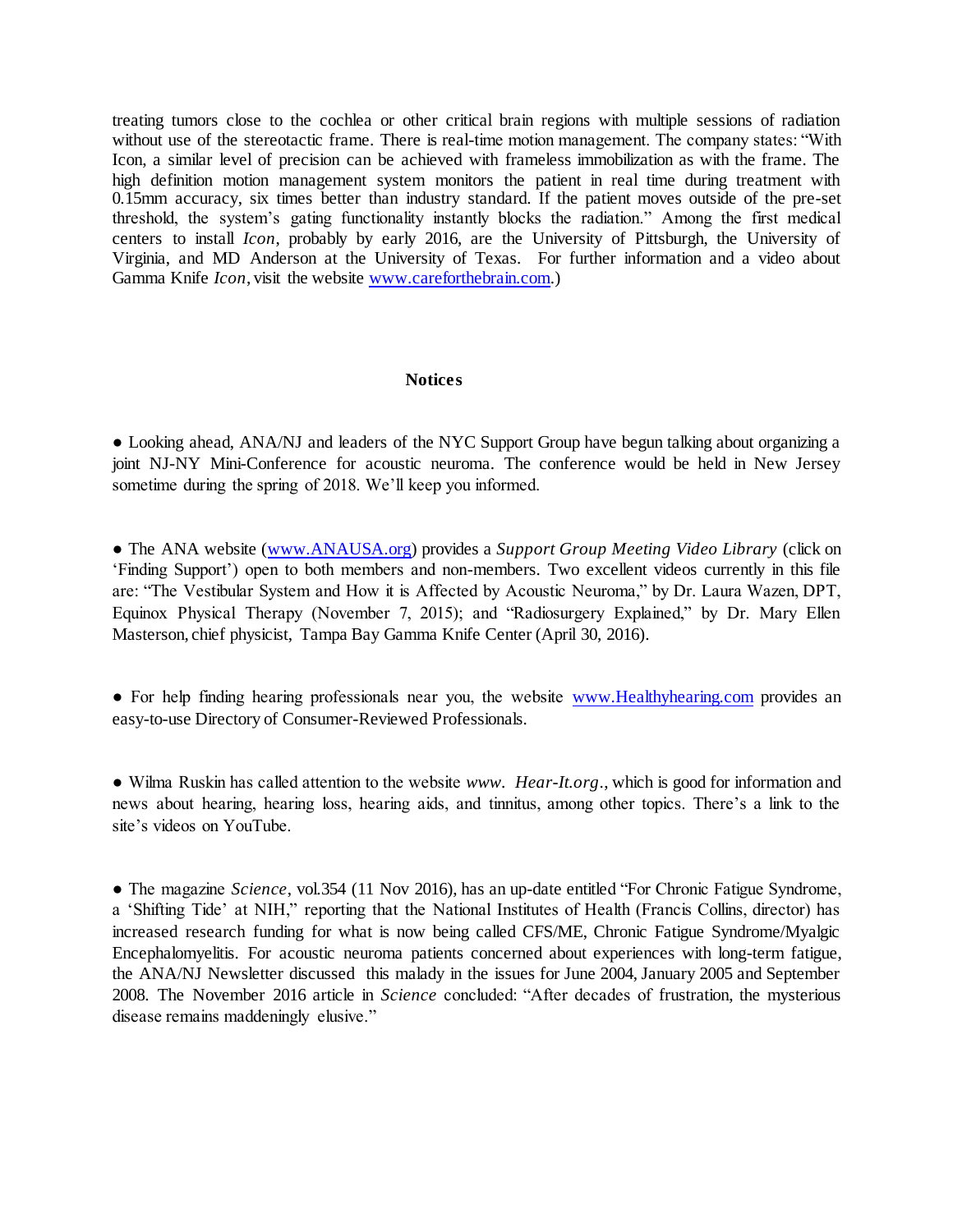### **Cutting the Balance Nerve**

 Why is the balance (vestibular) nerve cut during surgery for acoustic neuroma? Dr. Edward Cho, a staff otolaryngologist at the House Clinic in Los Angeles, was asked this candid question during the Q&A for his ANA Webinar dealing with "Balance Problems after Acoustic Neuroma Surgery" (September 18, 2015). He was temporarily taken aback by the question and responded that the 'why' of it was really in the province of surgeons to explain. He didn't know. But he believed there was a theory that if some balance nerve fibers are left during surgery they can sometimes misfire afterwards resulting in post-op dizziness problems for the patient. He said he didn't know of any published studies about this.

 Actually, Dr. Cho had spoken earlier in his presentation about how cutting the vestibular nerve during translabrinthine surgery had the benefit of avoiding any abnormal balance signals being sent to the brain after treatment. He was on the right track with this. Researchers at Leiden University Medical Center in the Netherlands, for example, have reported on how acoustic neuroma patients presenting with disabling vertigo have had their quality of life significantly improved by translabyrinthine tumor removal; and a study at the International Neuroscience Institute in Hanover, Germany, concluded that retrosigmoid surgery was safe and very effective in providing relief for patients with disabling vestibular dysfunction, including vertigo.<sup>1</sup>



 Cutting the vestibular nerve is in fact routine in acoustic neuroma surgery regardless of the presenting symptoms of the patient or the surgical approach employed. "When an acoustic neuroma is removed by microsurgery, the balance fibers in which the tumor is growing are removed along with the tumor."<sup>2</sup> They have been compromised by the tumor and are for the most part either non-functioning or close to it. Cutting the nerve avoids any subsequent intermittent malfunctioning of damaged fibers. Of course, the result of cutting is an abrupt loss of balance input to the brain from the affected side. However, it's done in the knowledge that our amazing brain will soon be able to compensate for the loss. Some visualvestibular balance therapy will help.

 Since you ask: yes, things are different with radiation treatment. There is of course no cutting. Change in balance function does not occur as quickly as with microsurgery. "With radiation, change occurs more

 $\overline{a}$ 

<sup>&</sup>lt;sup>1</sup> See W.P.Godefroy et al, "Translabyrinthine Surgery for Disabling Vertigo in Vestibular Schwannoma Patients," *Clin Otolaryngol* ,vol 32 (June 2007); and M.Samii et al, "Efficacy of Microsurgical Tumor Removal for Treatment of Patients with Intra-canicular Vestibular Schwannoma Presenting with Disabling Vestibular Symptoms," *Jour Neurosurg*, vol 17 (June 2016).

<sup>&</sup>lt;sup>2</sup> Improving Balance Following Treatment for Acoustic Neuroma (ANA Booklet, April 2004), p.5.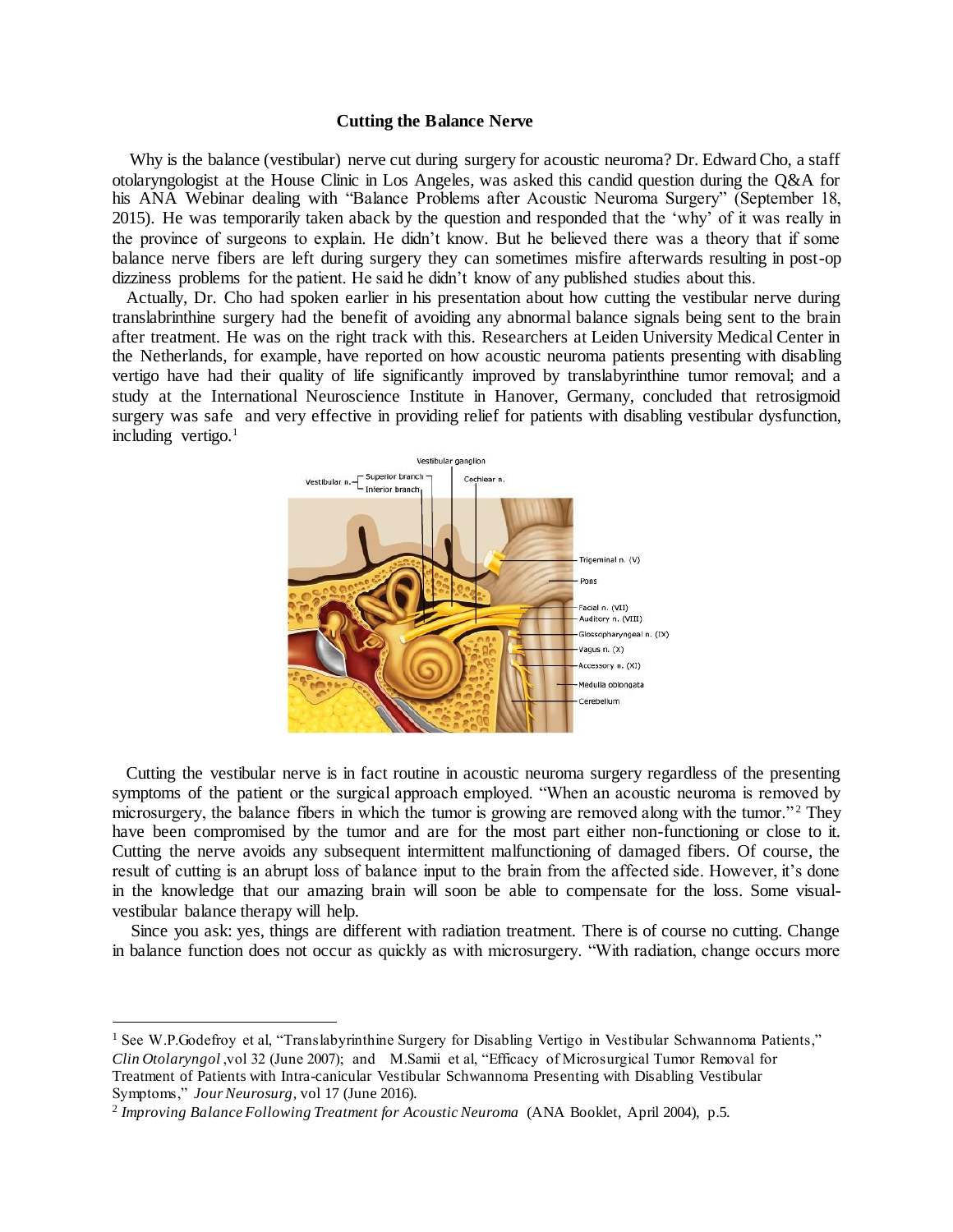slowly, often with some persistence of balance function on the treated side."<sup>3</sup> There is a potential for unsteadiness over a longer period of time.

### **Cutting the Hearing Nerve**

 Cutting the hearing nerve is definitely avoided during surgery for acoustic neuroma since it would result in complete loss of hearing in the affected ear of the patient. Thus, doing as little damage as possible to this vital nerve is a main objective when the retrosigmoid and middle fossa approaches for surgery are used, or when low radiation dosages and fractionation protocols for radiation treatments are employed. The notable exception to this strict avoidance of injury to the hearing nerve is the translabyrinthine surgical approach, which totally sacrifices the hearing and balance mechanism of the inner ear. The result for the patient is single-sided deafness. How can this be explained?

 The simple explanation is that translabyrinthine microsurgery (TLM), as developed and refined by surgeons at the House Clinic in Los Angeles, is reserved for the treatment of large tumors where the preservation of hearing is not an issue, such as when all serviceable hearing in the affected ear has already been lost preoperatively. Without needing to worry about injury to the hearing/balance mechanism, the surgeon can proceed more readily to expose the tumor. Here's the description of the approach provided on the House Clinic's public website (www.acoustic neuroma.org):

 *The translabyrinthine approach involves an incision that is made behind the ear. The mastoid bone and the balance canal structures of the inner ear are removed in order to expose the tumor. This approach results in complete removal of the tumor in nearly every case. One of the main advantages in this approach is that there is little or no retraction of the brain required to provide excellent exposure of the tumor. Another advantage is early and direct localization of the facial nerve which facilitates separation of the nerve from tumor, optimizing facial nerve outcome. After completion of tumor removal, the opening in the mastoid bone is closed with a fat graft which is taken from the abdomen.* 

 *This approach sacrifices the hearing and balance mechanism of the inner ear. As a consequence the ear is made permanently deaf. Although the balance mechanism is removed on the operated ear, the balance mechanism in the opposite ear provides stabilization for the patient.* 

 The benefit of cutting the balance nerve for patients with vertigo is noted on p.3 of this newsletter. Could cutting the hearing nerve have any benefit as a surgical intervention for tinnitus? As early as 1981, Drs. John W. House and Derald Brackmann at the House Clinic looked at 414 cases of surgical removal of acoustic tumors with excision of the hearing nerve. They found that only 40% of the patients overall had improvement in their tinnitus. For the 68 patients who had TLM, improvement in the tinnitus occurred in 45%, while 55% reported the condition to be the same or worse. Their report concluded: "Surgical management of tinnitus, although successful in some cases, does not provide a valid and reliable mode of treatment for subjective tinnitus."<sup>4</sup>

 A recent report from Yonsei University in Seoul, Korea (2014) evaluated changes in tinnitus in 46 patients after either TLM or Gamma Knife radiosurgery (GKS). In the TLM group (n=27), there was a higher rate of tinnitus improvement (52%) than in the GKS (16%). The rates for tinnitus worsening were TLM (11%) and GKS (74%). The report concluded: "In cases where hearing preservation is not intended, microsurgery with vestibulocochlear neurectomy (cutting the balance and hearing nerves) during tumor removal can sometimes relieve or prevent tinnitus."<sup>5</sup>

 $\overline{a}$ 

<sup>3</sup> Ibid., p.7.

<sup>4</sup> "Tinnitus: Surgical Treatment," *Ciba Foundation Symposium*, 85 (1981).

<sup>5</sup> "Change in Tinnitus after Treatment of Vestibular Schwannoma," *Yonsei Med Journal*, 55 (Jan 2014).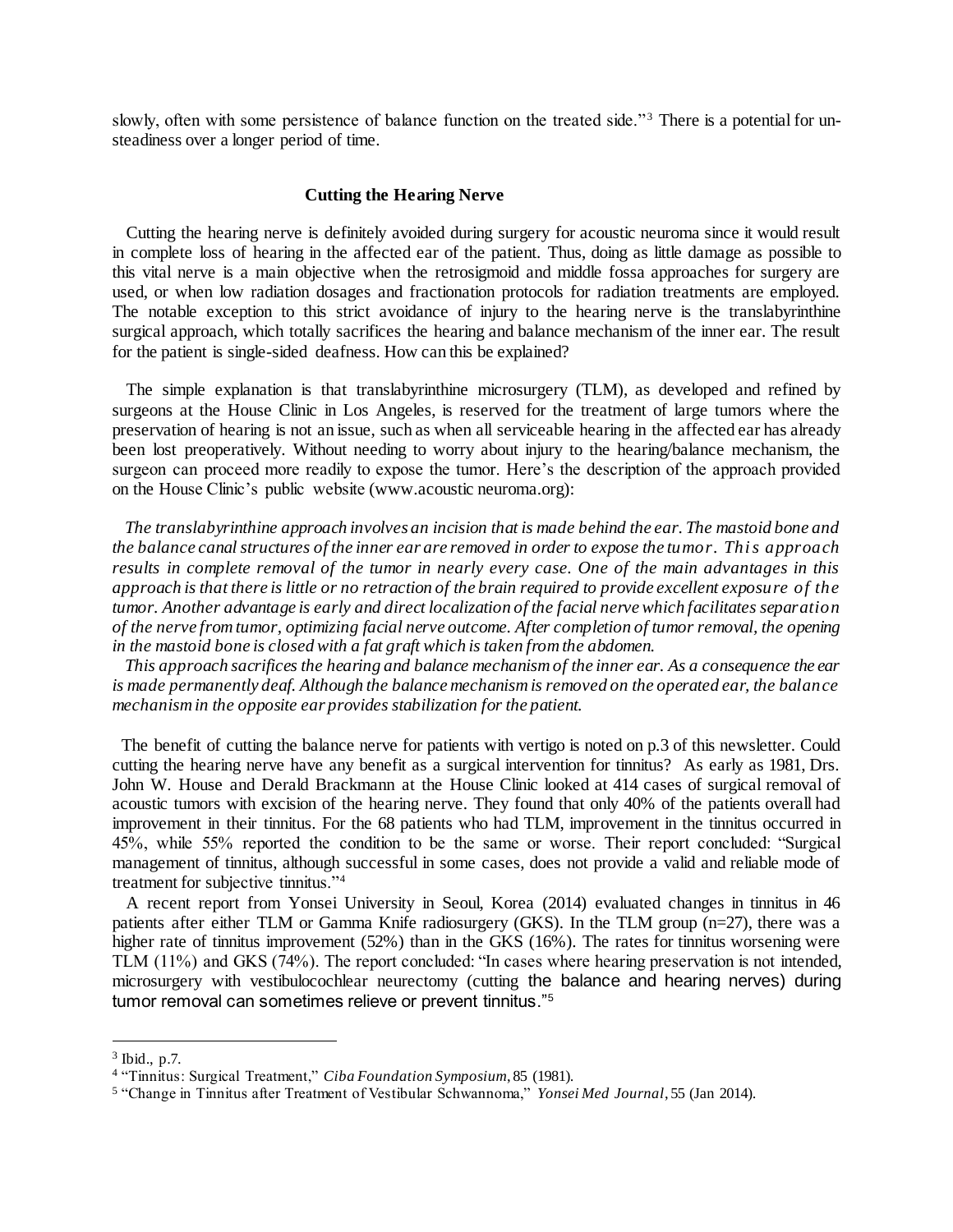### **Getting the Right Diagnosis**

 **O**wen Tripp is the cofounder and CEO of Grand Rounds, a San Francisco healthtech company established ". . . to help people find a physician who will give them the right diagnosis the first time around and link patients with experts who can give second opinions." ANers will be curious to ask: what would a man in Owen Tripp's position do after he woke up one morning (as happened in the spring of 2016) to find that he couldn't hear anything in his right ear? What actions would he take? Was he able to get the right diagnosis of his hearing problem?

 Science writer Matthew Herper interviewed Owen Tripp and wrote about his experience for an article in *Forbes* entitled "Refer Madness: Should Big Data Pick Your Next Doctor?" (December 30, 2016). In the interview, Tripp told Herper that he met first with his doctor, who said that the right ear was just 'clogged.' He also recommended an ENT – an ear, nose and throat specialist – for a second opinion. Tripp went on the Internet to look at the web page of the ENT. He remembers that he was troubled to find that her expertise was in swallowing, not hearing. Herper comments at this point that most people would have gone to see the ENT anyway. But Tripp was CEO of Grand Rounds, a company with a database of some 700,000 physicians, 96% of the U.S. total. Rather than consult with the ENT his doctor recommended, Tripp turned to his staff at Grand Rounds, who used the company's database to match his hearing disorder with the expertise of a hearing specialist in San Francisco. This doctor prescribed the MRI that resulted in the right diagnosis of Tripp's hearing problem – namely, a 2.6 cm acoustic neuroma.

So things worked out well enough for Owen Tripp. He got the right diagnosis of his AN, and in a timely fashion. His own doctor's initial diagnosis of a plugged ear was not unusual; how many times have we heard stories of AN patients whose hearing loss was attributed at first to earwax buildup, or maybe just 'old ears?'<sup>6</sup> Tripp's complaint of hearing loss by itself would not have red flagged the possibility of a brain tumor and the need for an MRI. Besides, the doctor did recommend an ENT for a second opinion. Herper questions Tripp's decision not to consult with this ENT. But Tripp wanted his second opinion only by someone with special expertise in hearing disorders. This is what his company, Grand Rounds, was all about: the right diagnosis by the right doctor.

 Of course, this is the story of an individual in a unique position with special knowledge. How many other individuals with hearing loss would think to contact Grand Rounds for assistance? <sup>7</sup> Moreover, at Grand Rounds: "For individuals, it costs \$600 to get a doctor recommendation and \$7,500 to get a second opinion." Actually, although individuals can pay for Grand Rounds, most of its customers get its services through their employers – large companies such as Costco that are reducing their healthcare insurance costs by helping employees find the right doctors and thereby avoid wasteful cases of misdiagnosis and mistreatment. Herper writes that Owen Tripp is "particularly proud that Grand Rounds is offering bluecollar workers the kind of medical care once available only to the rich."

 Grand Rounds followed up with Tripp's case by identifying the surgical team at Stanford University that eventually removed his tumor. He lost the hearing in his right ear, but his facial nerve was preserved. It should be noted that Stanford's Chief of Interventional Radiology, Dr. Lawrence "Rusty" Hofmann, was the co-founder of Grand Rounds with Tripp in 2012.

 $\overline{a}$ 

<sup>6</sup> For recently reported stories to think about, see "A Tale of Two Acoustic Neuromas," in ANA *Notes* (December, 2016).

<sup>7</sup> Or a competing company such as Best Doctors, 2ndMD, Doctor on Demand, Teledoc or Accolade?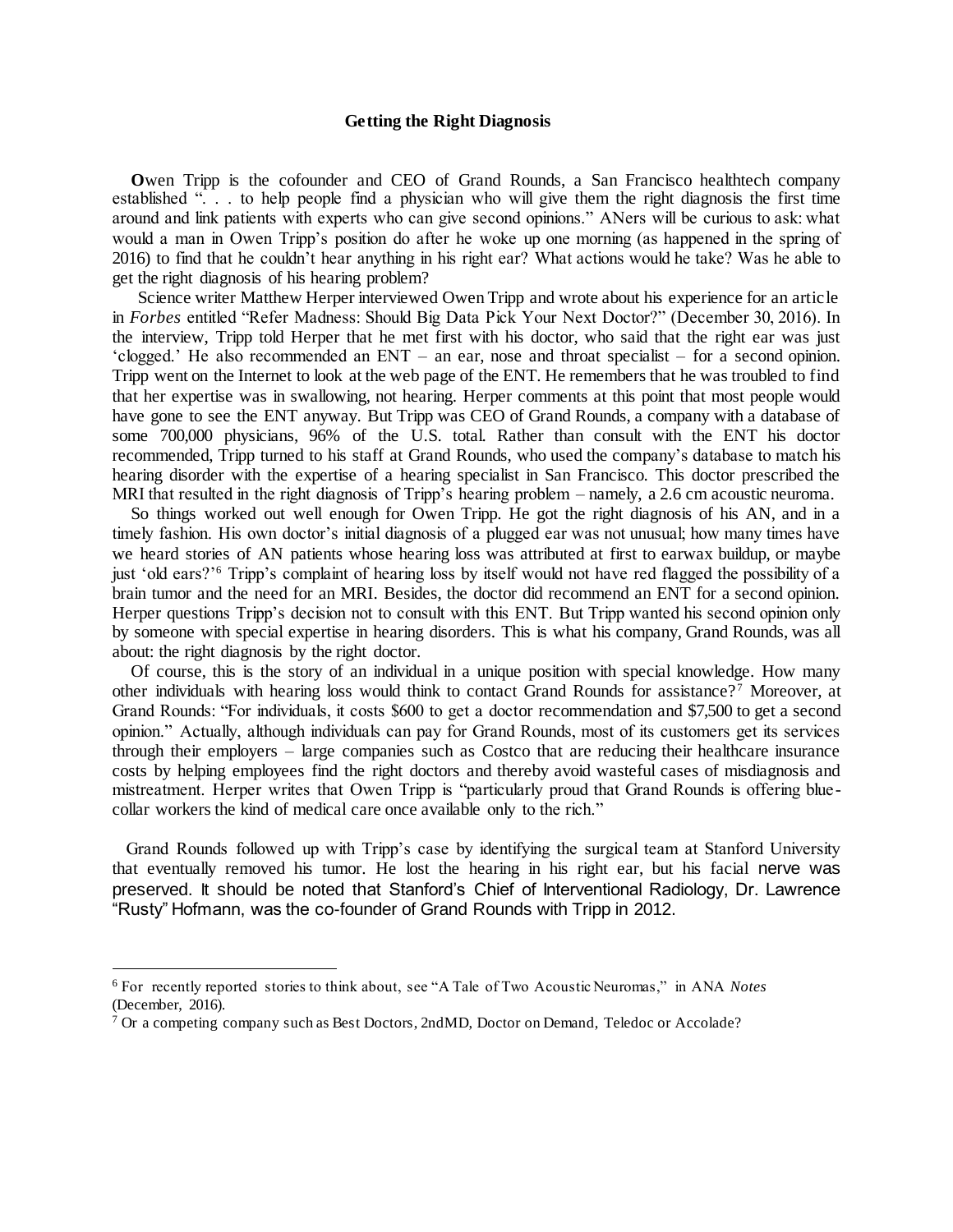# *Gifts & Donations to ANA/NJ*

January 1, 2015 – December 31, 2016

The Executive Board of ANA/NJ gratefully acknowledges those who have contributed to ANA/NJ in support of its mission to provide information, encouragement and support to acoustic neuroma patients and their families.

## *Benefactor Grants*

Nitin Apte Kathleen Brough & David Isralowitz Philip Bodnar Dennis Feinstein Joan Grossman Andy & Jeane Gregg Bob Reich Martin Kain **Martin Kain** John Rivers Dave Lavender Mark Simon Pat Mercready Robert Olausen *Conference* Marjorie Wasserman Brad Zimmerman Alan & Lauren Goldberg

In memory of Doris Pagano: Pat & Paul Mercready Rose Pinizzotto Wilma Ruskin

Harry E. Springfield, Jr Lincoln Family Foundation

## *Supporters Sponsor a Member*

Diane Hendricksen *Memorial Donations* Dr. David Isralowitz Ruth Gitlen Mr. & Mrs. Michael Petillo Hugh Rockoff Ken & Miranda Sachharin

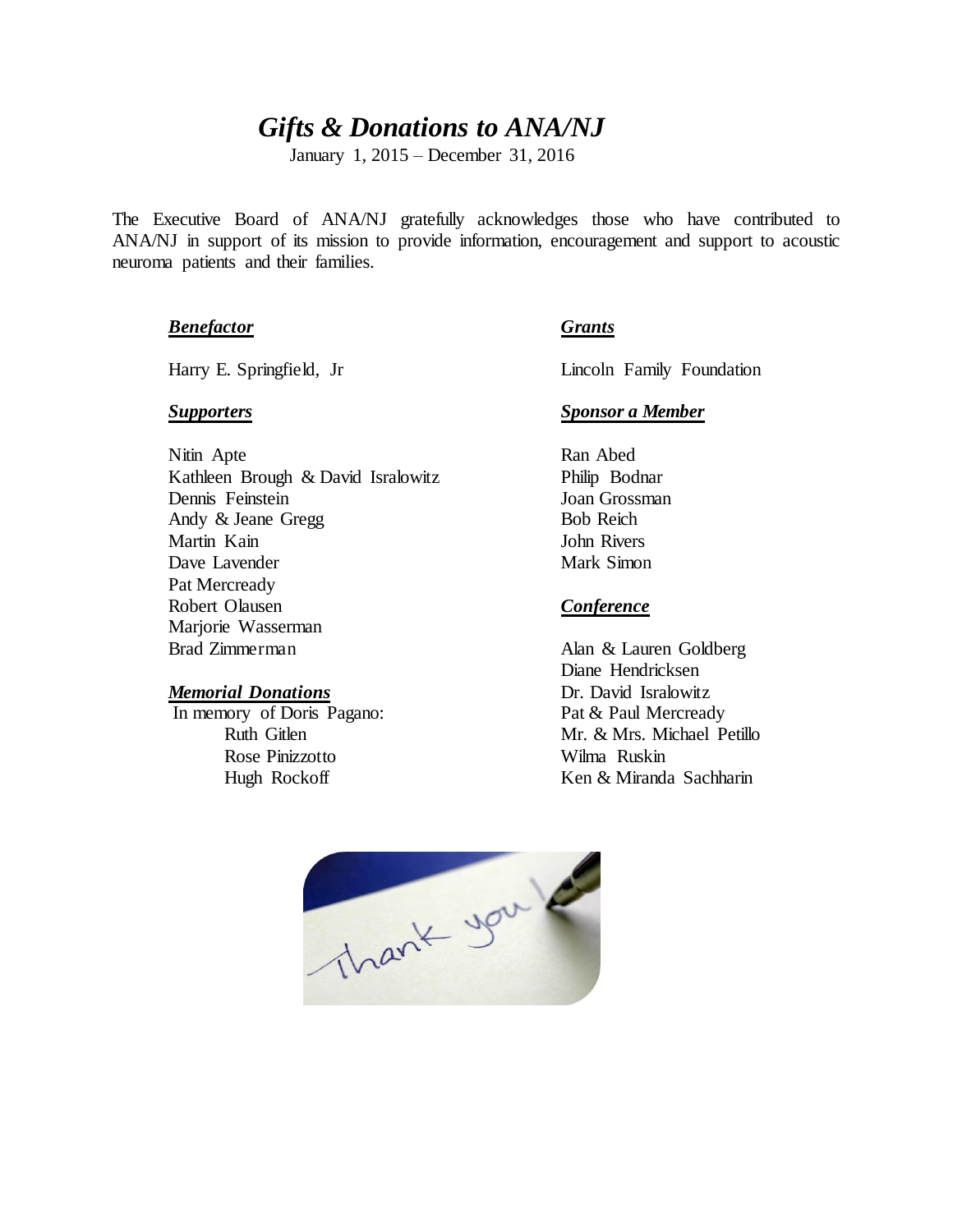# **Chapter Meeting - Spring 2017**

# *"Acupuncture, Meditation, Stress Management & More: The Benefits of Integrative Medicine Approaches for AN Patients"*



# *Patricia A. Graham, MD*

Dr. Graham is a Physiatrist and Acupuncturist on staff at the Princeton Medical Center. She is Board Certified in Physical Medicine and Rehabilitation

## **Sunday, March 26, 2017**

## **1:30 – 4:00 pm**

University Medical Center of Princeton at Plainsboro

The Education Center

One Plainsboro Road, Plainsboro, NJ 08536

Refreshments Social Time

## **Directions**

The University Medical Center of Princeton is located just off the northbound side of Route 1, between Plainsboro Road and Scudders Mill Road. (Visit [www.princetonhcs.org\)](http://www.princetonhcs.org/)